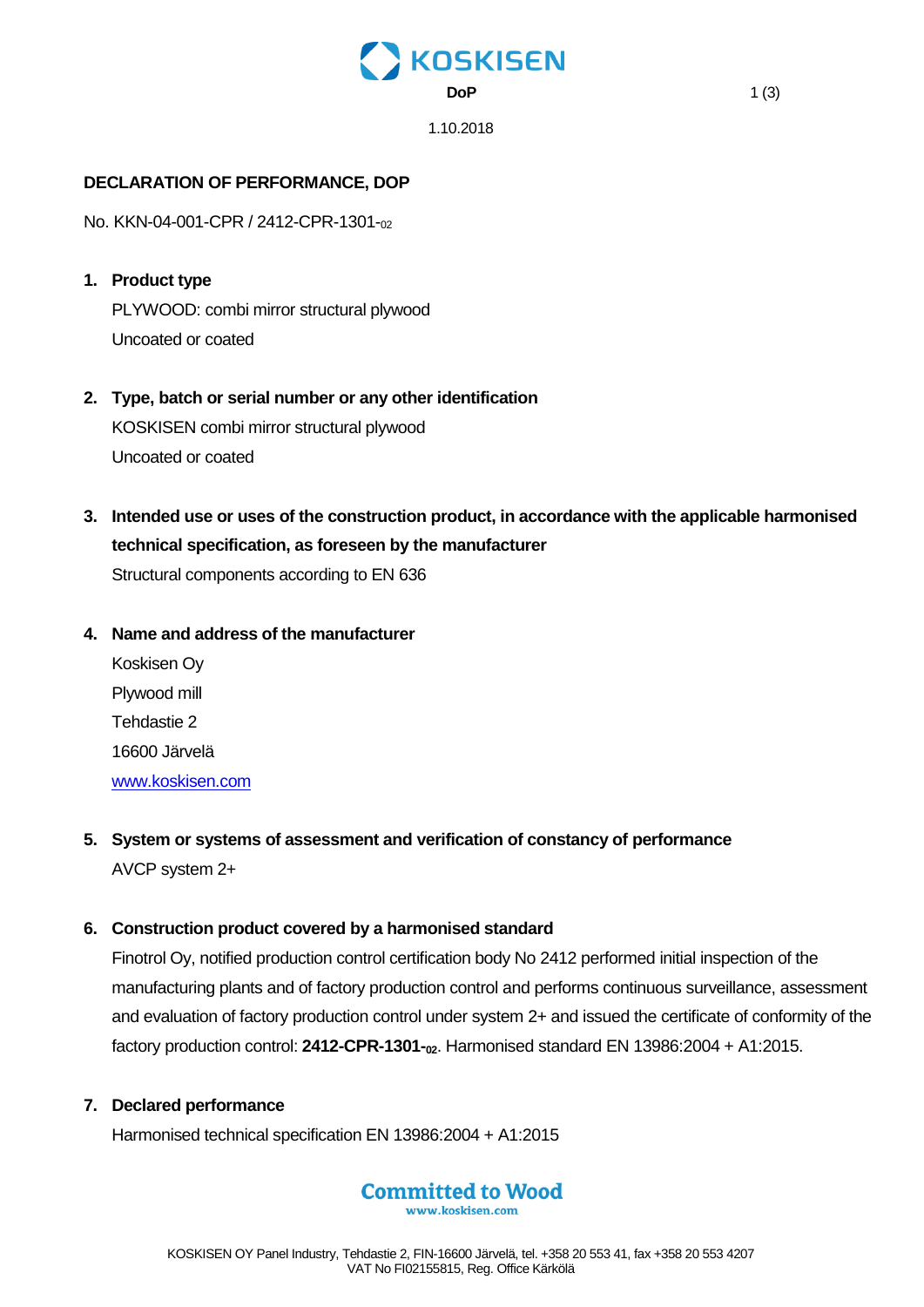# KOSKISEN **DoP** 2 (3)

## 1.10.2018

| <b>KOSKISEN COMBI MIRROR PLYWOOD</b> |                        |                                |           |                                     |            |                                          |             |                                   |         |                                                 |           |                                  |             |                                      |             |                                           |             |                             |             |
|--------------------------------------|------------------------|--------------------------------|-----------|-------------------------------------|------------|------------------------------------------|-------------|-----------------------------------|---------|-------------------------------------------------|-----------|----------------------------------|-------------|--------------------------------------|-------------|-------------------------------------------|-------------|-----------------------------|-------------|
| Nominal thickness                    | Number<br>Q,<br>ipiles | <b>Characteristic Strength</b> |           |                                     |            |                                          |             | <b>Mean Modulus of Elasticity</b> |         |                                                 |           | <b>Characteristic Strength</b>   |             |                                      |             | <b>Mean Modulus of</b><br><b>Rigidity</b> |             |                             |             |
|                                      |                        | Bending<br>N/mm <sup>2</sup>   |           | Compressio<br>$n$ N/mm <sup>2</sup> |            | Tension<br>strength<br>N/mm <sup>2</sup> |             | Bending<br>N/mm <sup>2</sup>      |         | Compression<br>and tension<br>N/mm <sup>2</sup> |           | Panel shear<br>N/mm <sup>2</sup> |             | Planar<br>shear<br>N/mm <sup>2</sup> |             | Panel<br>shear<br>N/mm <sup>2</sup>       |             | Planar<br>N/mm <sup>2</sup> |             |
|                                      |                        | $f_{mII}$                      | $f_m\bot$ | $f_{c}$                             | $f_c\perp$ | $f_{\text{t} \parallel}$                 | $f_t \perp$ | $E_{mII}$                         | $E_{m}$ | $E_{t, c II}$                                   | $E_{t,c}$ | $f_{\vee}$                       | $f_v \perp$ | $f_{r  }$                            | $f_r \perp$ | $G_{\vee \,\parallel}$                    | $G_v \perp$ | $G_{r  }$                   | $G_r \perp$ |
| 6.5                                  | 5                      | 50.9                           | 16.6      | 29.3                                | 15,8       | 42,2                                     | 12,3        | 12737                             | 3538    | 9844                                            | 5688      |                                  |             | 2,05                                 | 1.78        | 581                                       | 581         | 66                          | 123         |
| 9                                    | $\overline{7}$         | 45,6                           | 18,3      | 28,3                                | 16,4       | 40.8                                     | 12,8        | 11395                             | 4535    | 9511                                            | 5935      | 7.0                              | 7,0         | 1,72                                 | 2,35        | 579                                       | 579         | 69                          | 155         |
| 12                                   | 9                      | 42,9                           | 19,0      | 27,7                                | 16,8       | 40.0                                     | 13,1        | 10719                             | 5037    | 9333                                            | 6067      |                                  |             | 1,78                                 | 2,22        | 578                                       | 578         | 69                          | 170         |
| 15                                   | 11                     | 41,3                           | 19,3      | 27,4                                | 17,0       | 39,5                                     | 13,2        | 10316                             | 5337    | 9223                                            | 6149      |                                  |             | 1,68                                 | 2,39        | 577                                       | 577         | 69                          | 178         |
| 18                                   | 13                     | 40,2                           | 19,5      | 27,2                                | 17,2       | 39,2                                     | 13,4        | 10048                             | 5536    | 9148                                            | 6205      |                                  |             | 1.71                                 | 2,34        | 577                                       | 577         | 69                          | 183         |
| 21                                   | 15                     | 39,4                           | 19,6      | 27,0                                | 17,3       | 39,0                                     | 13,5        | 9858                              | 5677    | 9093                                            | 6245      |                                  |             | 1,66                                 | 2,41        | 577                                       | 577         | 69                          | 186         |
| 24                                   | 17                     | 38,9                           | 19,7      | 26,9                                | 17,4       | 38,8                                     | 13,5        | 9717                              | 5782    | 9052                                            | 6276      |                                  |             | 1,68                                 | 2,39        | 577                                       | 577         | 69                          | 189         |
| 27                                   | 19                     | 38,4                           | 19,7      | 26,8                                | 17,4       | 38,7                                     | 13,6        | 9607                              | 5863    | 9019                                            | 6300      |                                  |             | 1,65                                 | 2,43        | 576                                       | 576         | 68                          | 190         |
| 30                                   | 21                     | 38,1                           | 19,8      | 26,7                                | 17,5       | 38,5                                     | 13,6        | 9519                              | 5928    | 8993                                            | 6319      |                                  |             | 1,66                                 | 2,41        | 576                                       | 576         | 68                          | 192         |

### Essential characteristics **Performance**

| Bonding quality                                 | class 3, exterior                     |           |  |  |  |  |
|-------------------------------------------------|---------------------------------------|-----------|--|--|--|--|
| Optional: wood preservative (Xyligen 30F)       | protect against fungi                 |           |  |  |  |  |
| Release of formaldehyde                         | E1                                    |           |  |  |  |  |
| Water vapour permeability                       | wet cup                               | dry cup   |  |  |  |  |
| Density avg. 580 kg/m <sup>3</sup>              | 88 µ                                  | $218 \mu$ |  |  |  |  |
| Thermal conductivity birch W/(m K)              | 0,17                                  |           |  |  |  |  |
| Thermal conductivity combi/combi mirror W/(m K) | 0,14                                  |           |  |  |  |  |
| Sound absorption                                | $0,10$ (250 Hz - 500 Hz)              |           |  |  |  |  |
|                                                 | $0,30$ (1 000 Hz $- 2$ 000 Hz)        |           |  |  |  |  |
| Airborne sound installation                     | <b>NPD</b>                            |           |  |  |  |  |
| Impact resistance                               | <b>NPD</b>                            |           |  |  |  |  |
| Strength and stiffness under point load         | <b>NPD</b>                            |           |  |  |  |  |
| Biological durability EN 335                    |                                       |           |  |  |  |  |
| Uncoated or coated without edge sealing         | use class 2                           |           |  |  |  |  |
| Coated and edges protected                      | use class 3                           |           |  |  |  |  |
| Fire class EN 13501                             | D-s2, d0 for 9 mm and thicker plywood |           |  |  |  |  |
| Uncoated plywood                                |                                       |           |  |  |  |  |
|                                                 |                                       |           |  |  |  |  |

www.koskisen.com